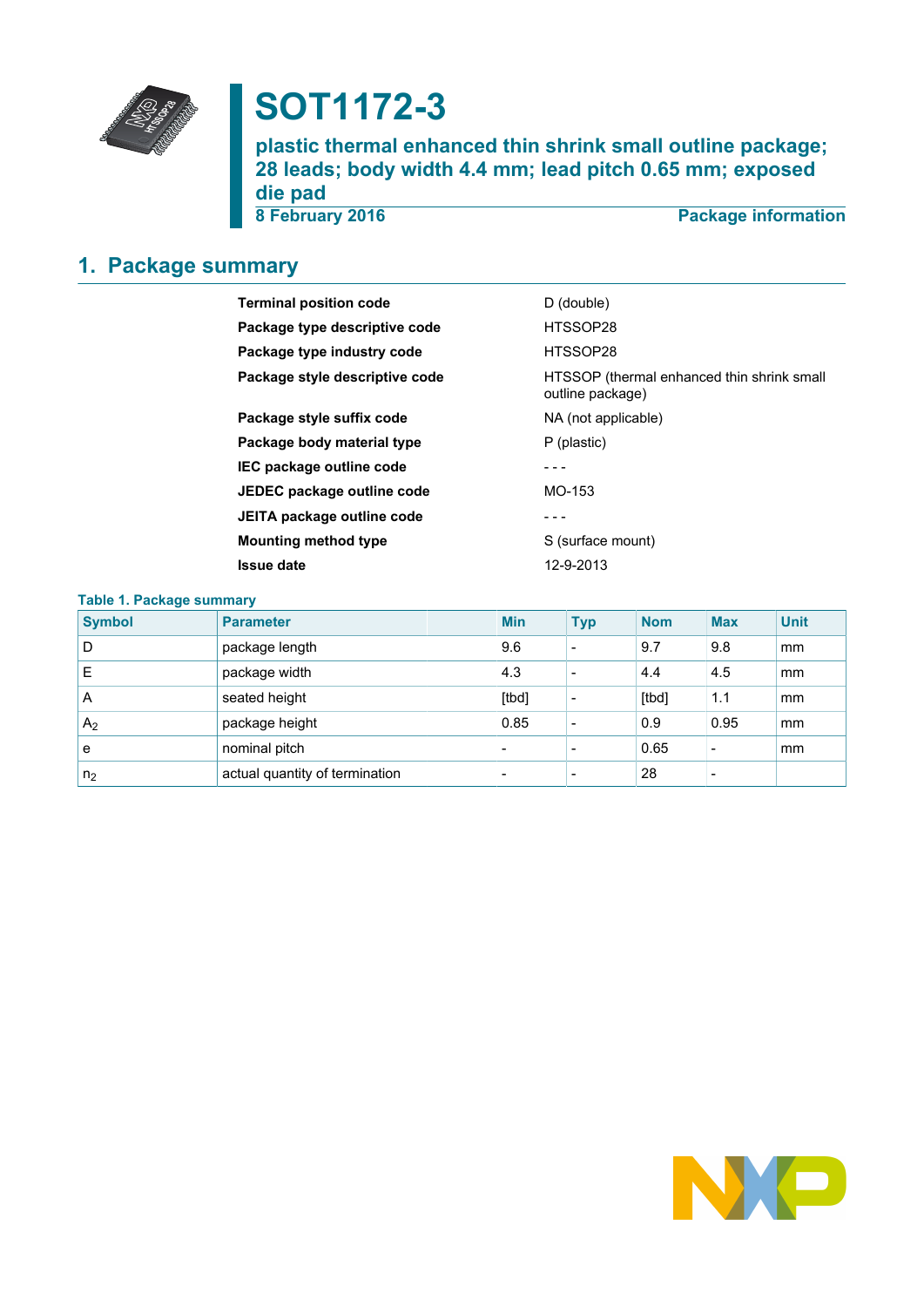# <span id="page-1-0"></span>**2. Package outline**



### **Fig. 1. Package outline HTSSOP28 (SOT1172-3)**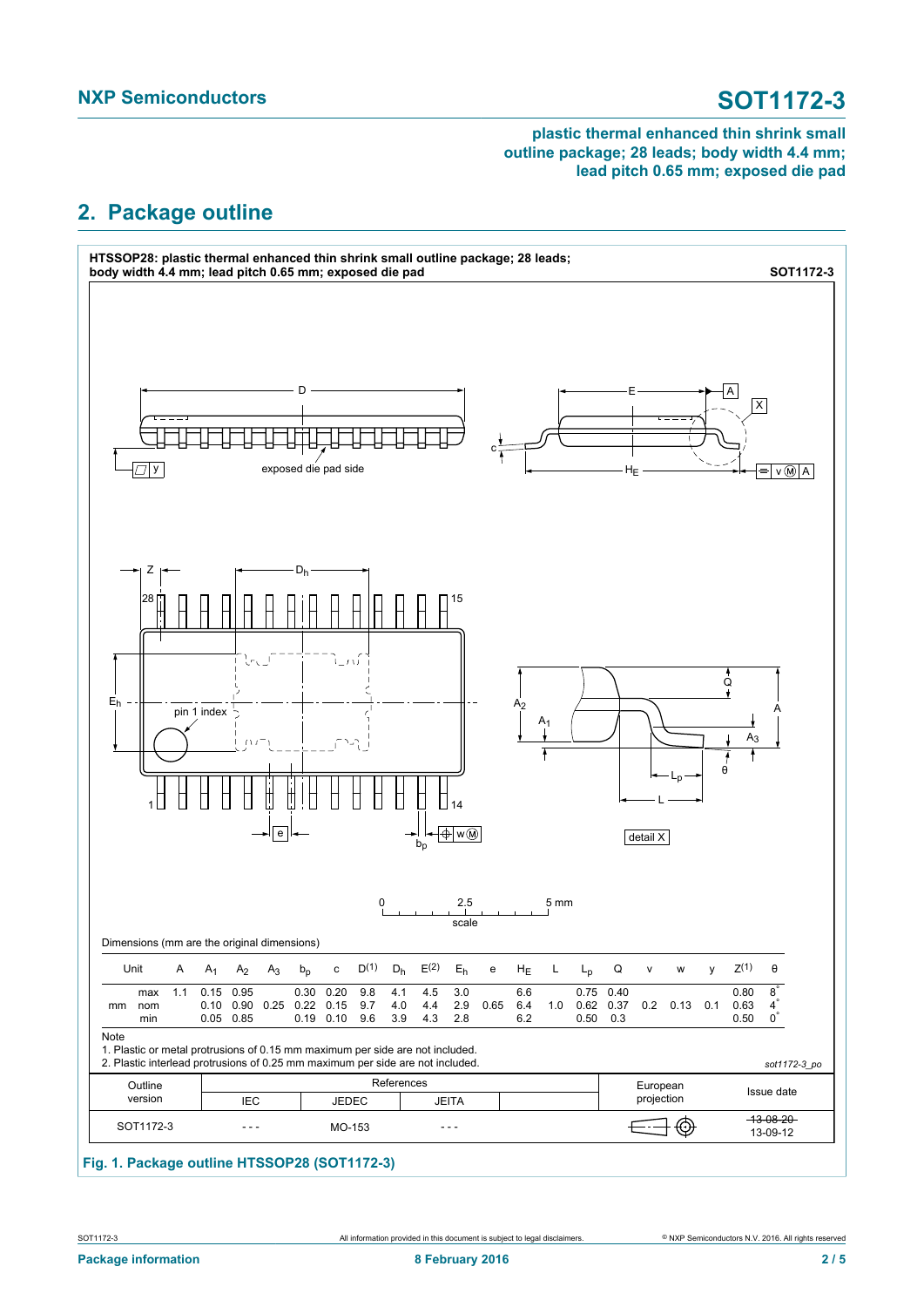# <span id="page-2-0"></span>**3. Soldering**



**Fig. 2. Reflow soldering footprint for HTSSOP28 (SOT1172-3)**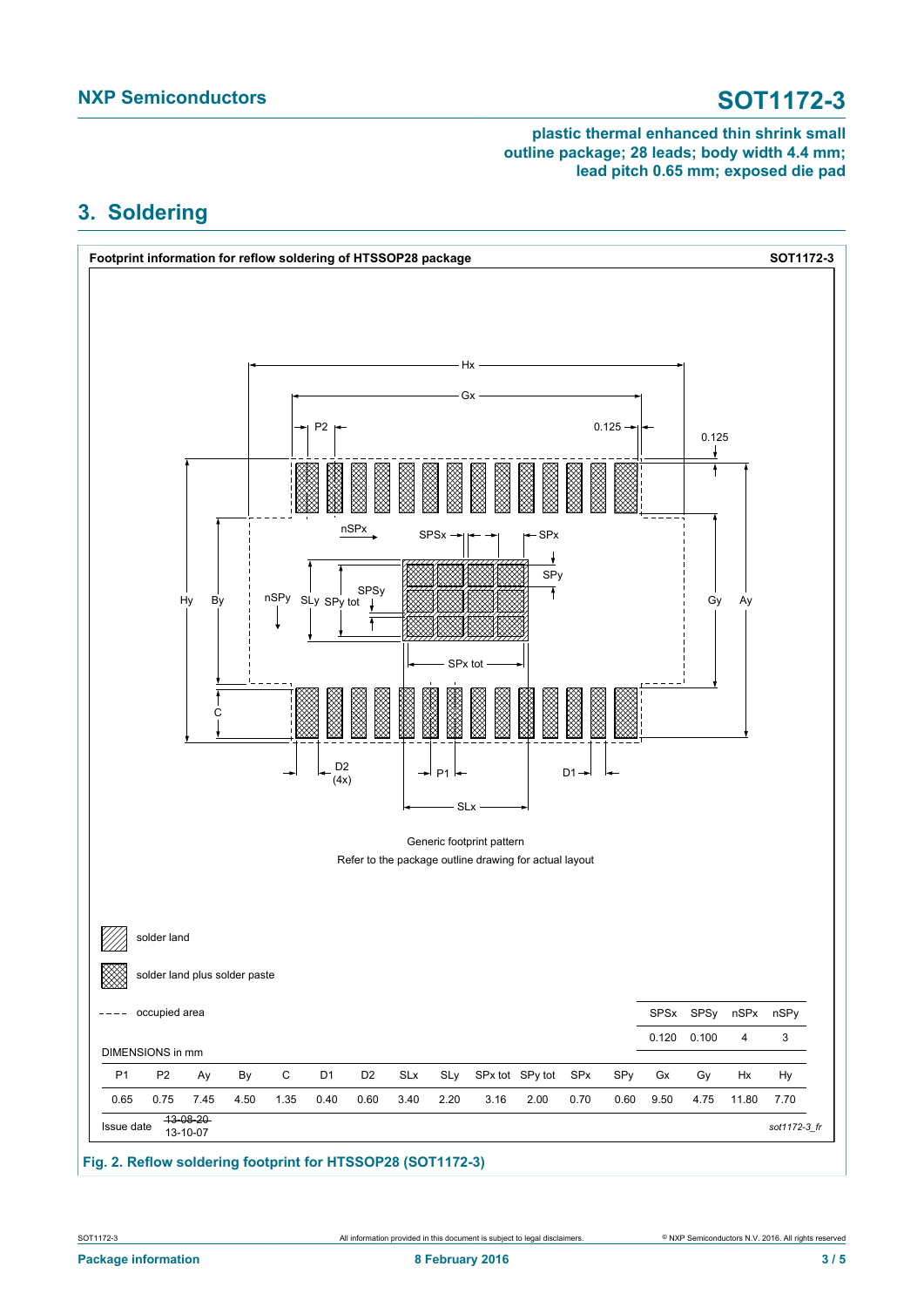# <span id="page-3-0"></span>**4. Legal information**

### **Disclaimers**

**Limited warranty and liability** — Information in this document is believed to be accurate and reliable. However, NXP Semiconductors does not give any representations or warranties, expressed or implied, as to the accuracy or completeness of such information and shall have no liability for the consequences of use of such information. NXP Semiconductors takes no responsibility for the content in this document if provided by an information source outside of NXP Semiconductors.

In no event shall NXP Semiconductors be liable for any indirect, incidental, punitive, special or consequential damages (including - without limitation lost profits, lost savings, business interruption, costs related to the removal or replacement of any products or rework charges) whether or not such damages are based on tort (including negligence), warranty, breach of contract or any other legal theory.

Notwithstanding any damages that customer might incur for any reason whatsoever, NXP Semiconductors' aggregate and cumulative liability towards customer for the products described herein shall be limited in accordance with the *Terms and conditions of commercial sale* of NXP Semiconductors.

**Right to make changes** — NXP Semiconductors reserves the right to make changes to information published in this document, including without limitation specifications and product descriptions, at any time and without notice. This document supersedes and replaces all information supplied prior to the publication hereof.